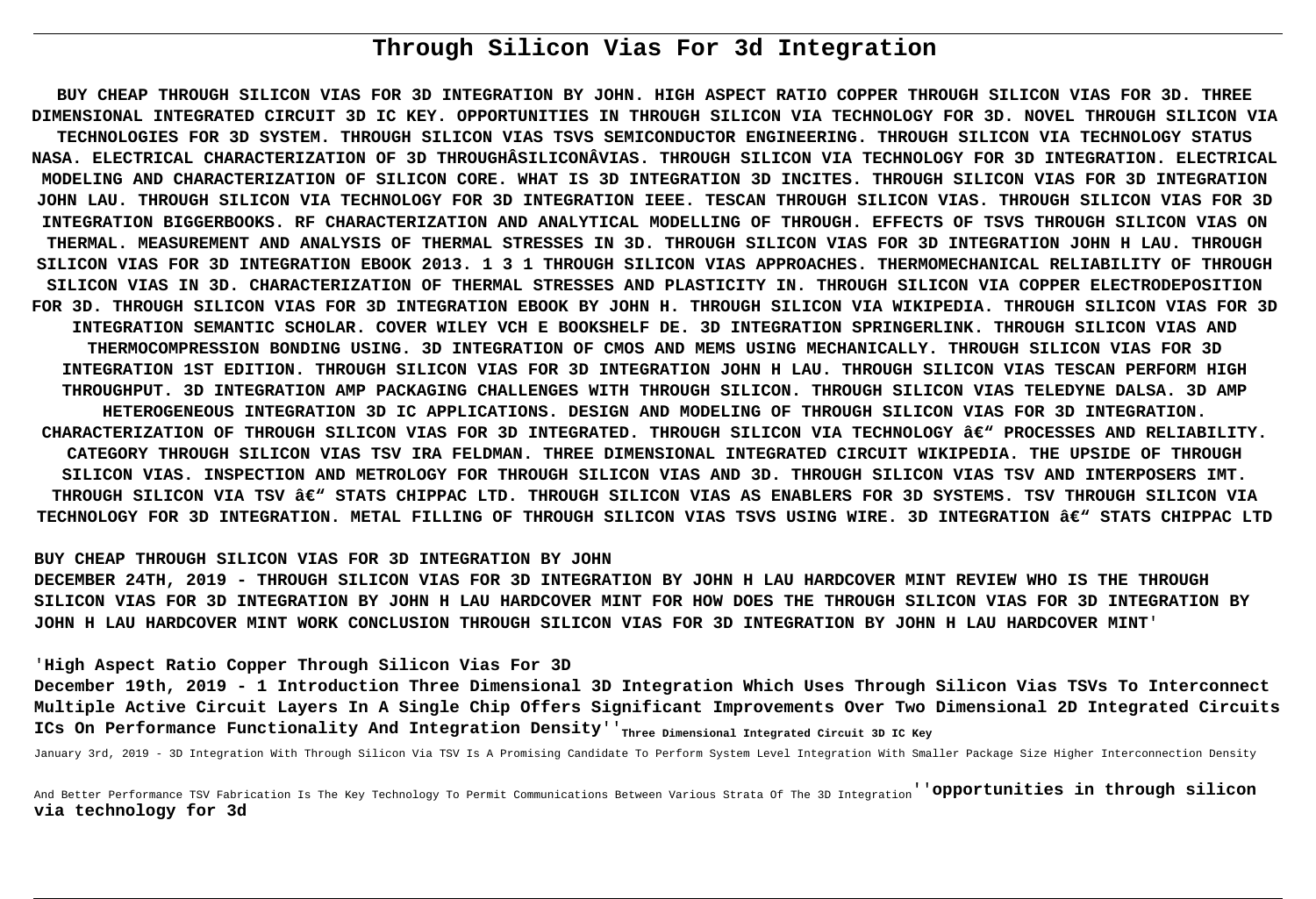**december 20th, 2019 - the industry has reached a crucial inflection point on the adoption and commercialization of 3d packaging technology though significant challenges remain with vertical interconnects using through silicon vias opportunities in through silicon via technology for 3d packaging by connie duncan**'

### '**novel through silicon via technologies for 3d system**

december 15th, 2019 - parallel to advances in 3 dimensional 3d ic integration using through silicon vias tsvs and are widely explored in the literature 1 2 however tsv requirements differ at the silicon interposer and 3d ic levels with respect to silicon interposers large area interposers can support a larger number of chips yielding increased' '**Through Silicon Vias TSVs Semiconductor Engineering**

February 24th, 2016 - Through silicon vias TSVs for 3D integration are superficially similar to damascene copper interconnects for integrated circuits Both etch the via into either

silicon or a dielectric line it with a barrier against copper diffusion then deposit a seed layer prior to filling the via with copper using some form of aqueous deposition In

# both''**Through Silicon Via Technology Status NASA**

December 16th, 2019 - • Through Silicon Vias TSVs Electrical Interconnects Through A Silicon Die Or Wafer • Alternative To Wire Bonding And Printed Electrical Interconnects In 2 5D And 3D Packaging • JechnologKsDriver&Reduced Interconnect Length For Increased Performance • Commercial Applications Continue To Emerge For Sensors Memory And FPGAs'' Blectrical<br>Characterization of 3D ThroughXsiliconâ

October 26th, 2019 - Three dimensional integration 3DI is a promising technology to further improve the performance of computational systems All 3DI technologies require some form of

through silicon vias TSVs for signal delivery and power delivery through various component silicon layers Hence it is critical to understand TSV electrical properties''**Through**

# **silicon via technology for 3D integration**

**December 24th, 2019 - Three dimensional Integrated Circuits 3D ICs based on Through Silicon Vias TSVs provide many benefits such as high density high bandwidth and low power consumption However defects in TSV due to complex fabrication steps decrease the yield and reliability of 3D ICs**''**Electrical Modeling And Characterization Of Silicon Core**

November 20th, 2019 - Electrical Modeling And Characterization Of Silicon Core Coaxial Through Silicon Vias In 3 D Integration Abstract Based On The Extracted Resistance Inductance

Capacitance And Conductance Parameters This Paper Introduces The Distributed Transmission Line Model Of Silicon Core Coaxial Through Silicon Vias CTSVs In Which The Vertical

Interconnect Is Made Of A Cu Coated Silicon Pole''**What is 3D Integration 3D InCites**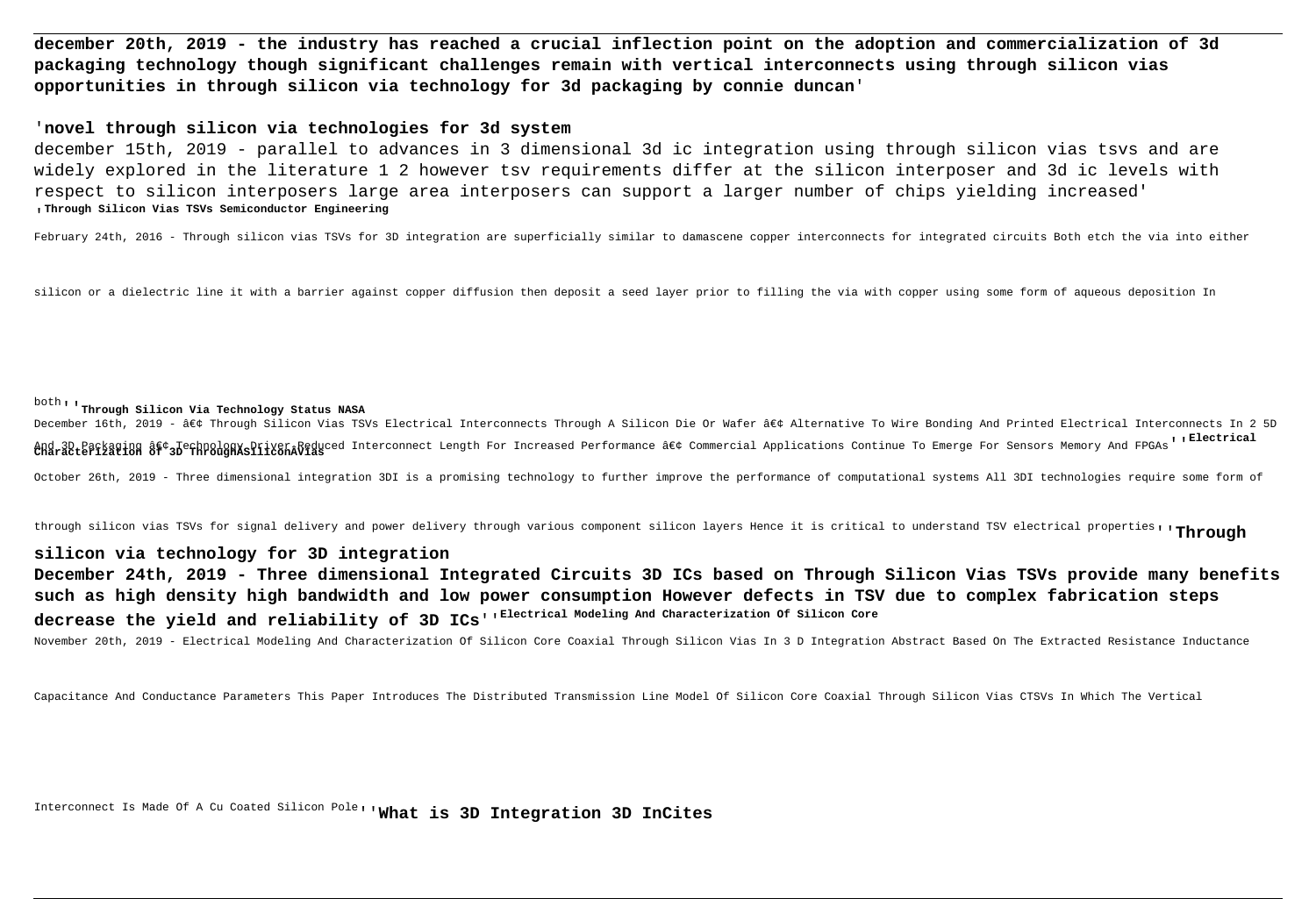December 21st, 2019 - What is the difference between 3D Packaging 2 5D interposers and 3D ICs 3D packaging refers to 3D integration schemes that rely on traditional methods of interconnect at the package level such as wire bonding and flip chip to achieve vertical stacks''**through silicon vias for 3d integration john lau**

september 28th, 2019 - a comprehensive guide to tsv and other enabling technologies for 3d integrationwritten by an expert with more than 30 years of experience in the electronics industry through silicon vias for 3d integration provides cutting edgeinformation on tsv wafer thinning thin wafer handling microbumping and assembly and thermal management technologies'

# '**Through Silicon Via Technology For 3D Integration IEEE**

July 25th, 2019 - Major Efforts Are Currently Underway Throughout The IC Industry To Develop The Capability To Integrate Device Chips By Stacking Them Vertically And Using T''**TESCAN Through Silicon Vias**

December 17th, 2019 - Through silicon vias TSVs is an advanced 3D interconnect technology and a crucial component to make 3D integration packaging possible TSVs vertically interconnect die stacks which results in improved electrical performance such as high conductivity and low RC delay lesser power consumption and form factor for 3D integrated circuits''**THROUGH SILICON VIAS FOR 3D INTEGRATION BIGGERBOOKS**

DECEMBER 20TH, 2019 - THE LATEST COST AND SPACE SAVING METHODS OF 3D INTEGRATED CIRCUITS THROUGH SILICON VIAS TSVS FOR 3D INTEGRATIONCOVERS CUTTING EDGE DEVELOPMENTS IN 3D ICS ESSENTIAL FOR THE DEVELOPMENT OF LOW COST HIGH PERFORMANCE ELECTRONIC AND OPTOELECTRONIC PRODUCTS'

# '**RF Characterization And Analytical Modelling Of Through**

December 11th, 2019 - RF Characterization And Analytical Modelling Of Through Silicon Vias And Coplanar Waveguides For 3D Integration Citation For Published Version APA Which Makes The Use Of TSV Very Promising For 3D Integration An Advanced Analytical Model Is Proposed For The Interconnect''**Effects of TSVs through silicon vias on thermal** December 17th, 2019 - Thermal performances of 3D IC integration system in package SiP with TSV through silicon via interposer chip are investigated based on heat transfer and CFD computational fluid dynamic analyses'

# '**MEASUREMENT AND ANALYSIS OF THERMAL STRESSES IN 3D**

**DECEMBER 1ST, 2019 - THREE DIMENSIONAL 3 D INTEGRATION WITH THROUGH SILICON VIAS TSVS HAS EMERGED AS AN EFFECTIVE APPROACH TO OVERCOME THE WIRING LIMIT BEYOND THE 32 NM TECHNOLOGY NODE DUE TO THE MISMATCH OF THER MAL EXPANSION BETWEEN THE VIA** MATERIAL AND SI THERMAL STRESSES UBIQUITOUSLY EXIST IN THE INTEGRATED 3 D STRUCTURES<sup>''</sup>THROUGH SILICON VIAS FOR 3D INTEGRATION JOHN H LAU OCTOBER 8TH, 2019 - A COMPREHENSIVE GUIDE TO TSV AND OTHER ENABLING TECHNOLOGIES FOR 3D INTEGRATION WRITTEN BY AN EXPERT WITH MORE THAN 30 YEARS OF EXPERIENCE IN THE ELECTRONICS

INDUSTRY THROUGH SILICON VIAS FOR 3D INTEGRATION PROVIDES CUTTING EDGEINFORMATION ON TSV WAFER THINNING THIN WAFER HANDLING MICROBUMPING AND ASSEMBLY AND THERMAL MANAGEMENT

# TECHNOLOGIES''**Through silicon Vias for 3d Integration eBook 2013**

November 21st, 2019 - Get this from a library Through silicon Vias for 3d Integration John H Lau This professional book focuses on the latest cost and space saving methods of 3D integrated circuits essential for the development of low cost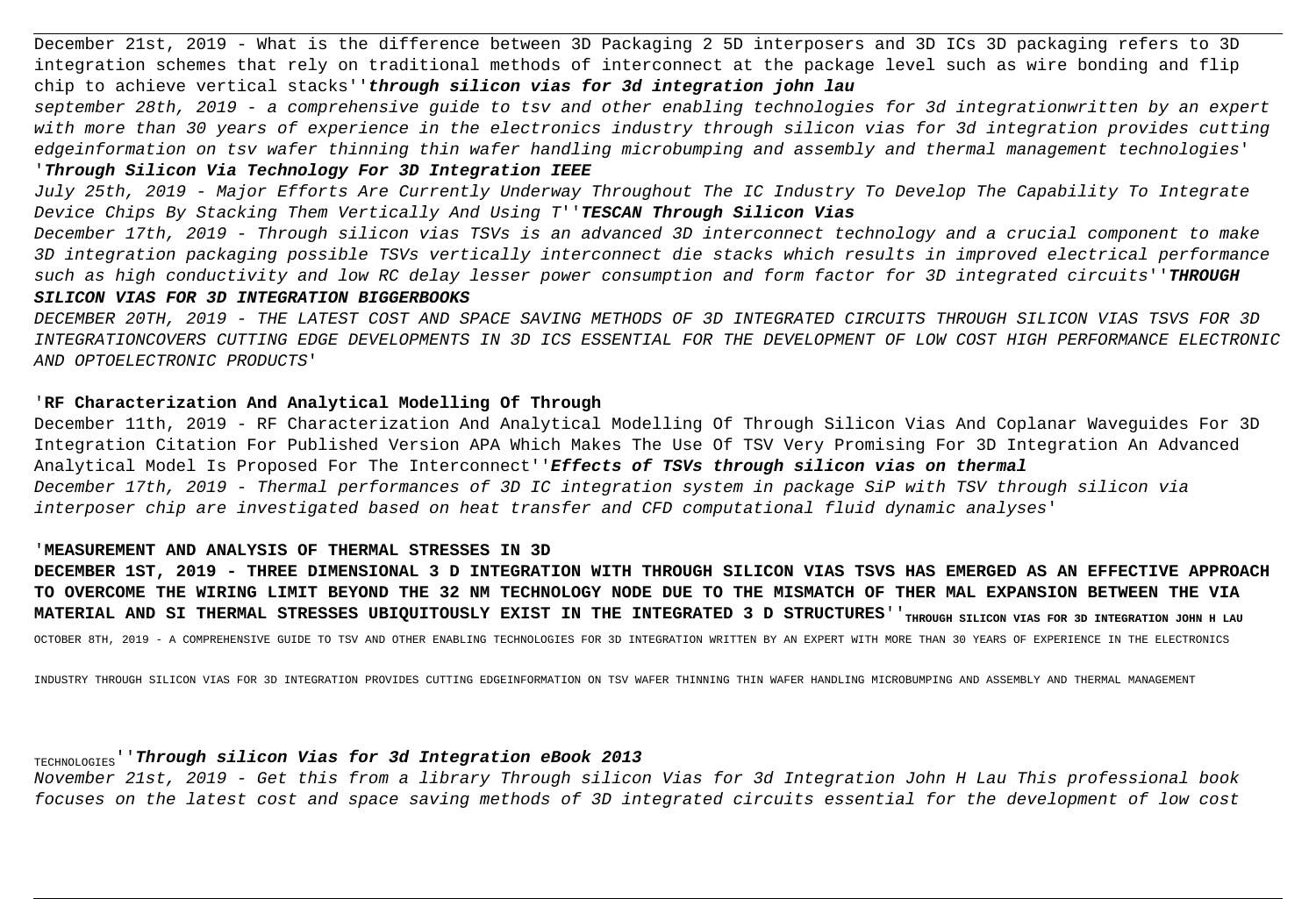# '**1 3 1 Through Silicon Vias Approaches**

December 17th, 2019 - 1 3 1 Through Silicon Vias Approaches The most innovative and efficient way in which to exploit the third dimension in wafer and die level 3D integration techniques is to employ the TSV a direct vertical connection between different levels of a chip'

'**Thermomechanical Reliability of Through Silicon Vias in 3D**

**December 3rd, 2019 - Three dimensional 3D integration with through silicon vias TSVs has emerged as an effective solution to meet the future interconnect requirements beyond the 32nm technology node 1 2 The through silicon via TSV is a critical** structural element in the 3D interconnects which directly connects stacked structures die to die''<sub>Characterization of thermal stresses</sub> **and plasticity in**

December 3rd, 2019 - Three dimensional 3D integration with through silicon vias TSVs has emerged as a potential solution to overcome the wiring limit beyond the 22 nm technology node

The TSV is a critical element that provides short vertical interconnects to improve the electrical performance and power consumption for 3D integration 1 4''**THROUGH SILICON VIA COPPER ELECTRODEPOSITION FOR 3D**

DECEMBER 22ND, 2019 - THROUGH SILICON VIA COPPER ELECTRODEPOSITION FOR 3D INTEGRATION ARTICLE BEICA2008THROUGHSV TITLE THROUGH SILICON VIA COPPER ELECTRODEPOSITION FOR 3D INTEGRATION

AUTHOR ROZALIA BEICA AND CHARLES SHARBONO AND TOM RITZDORF JOURNAL 2008 58TH ELECTRONIC COMPONENTS AND TECHNOLOGY CONFERENCE YEAR 2008 PAGES 577 583''**through silicon vias for 3d integration ebook by john h**

december 2nd, 2019 - read through silicon vias for 3d integration by john h lau available from rakuten kobo sign up today and get 5 off your first purchase a comprehensive guide to tsv and other enabling technologies for 3d integration written by an expert with more than 30 y'

# '**Through silicon via Wikipedia**

November 21st, 2019 - In electronic engineering a through silicon via TSV or through chip via is a vertical electrical connection that passes completely through a silicon wafer or die TSVs are high performance interconnect techniques used as an alternative to wire bond and flip chips to create 3D packages and 3D integrated circuits''**through silicon vias for 3d integration semantic scholar**

december 16th, 2019 - open up a 3d chip integration provides leading edge wiring tags through silicon vias for 3d integration cmos compatible through silicon vias for 3d process integration through silicon via copper electrodeposition for 3d integration through silicon vias for 3d integration'

# '**COVER WILEY VCH E BOOKSHELF DE**

NOVEMBER 23RD, 2019 - CHAPTER 5 DESCRIBES THE PHYSICS BASED ALGORITHM FOR EXTRACTING THE EQUIVALENT CIRCUIT OF A COMPLEX POWER DISTRIBUTION NETWORK IN 3D INTEGRATED SYSTEMS AND PRINTED CIRCUIT BOARDS CHAPTER 6 PRESENTS AN EQUIVALENT CIRCUIT MODEL OF THROUGH SILICON VIAS TSV AND ADDRESSES THE METAL OXIDE SEMICONDUCTOR MOS CAPACITANCE EFFECTS OF TSVS'

# '**3D INTEGRATION SPRINGERLINK**

**DECEMBER 14TH, 2019 - THROUGH SILICON VIAS FOR 3D INTEGRATION NEW YORK MCGRAW HILL GOOGLE SCHOLAR 2 LAU J H 2011 INTEGRATED PROCESS FOR DEFECT FREE COPPER PLATING AND CHEMICAL MECHANICAL POLISHING OF THROUGH SILICON VIAS FOR 3D INTERCONNECTS IN** IEEE 60TH ELECTRONIC COMPONENTS AND TECHNOLOGY CONFERENCE 1769â€"1775 LAS VEGAS NV 1â€"4 JUNE 2010''<del>THROUGH SILICON VIAS</del>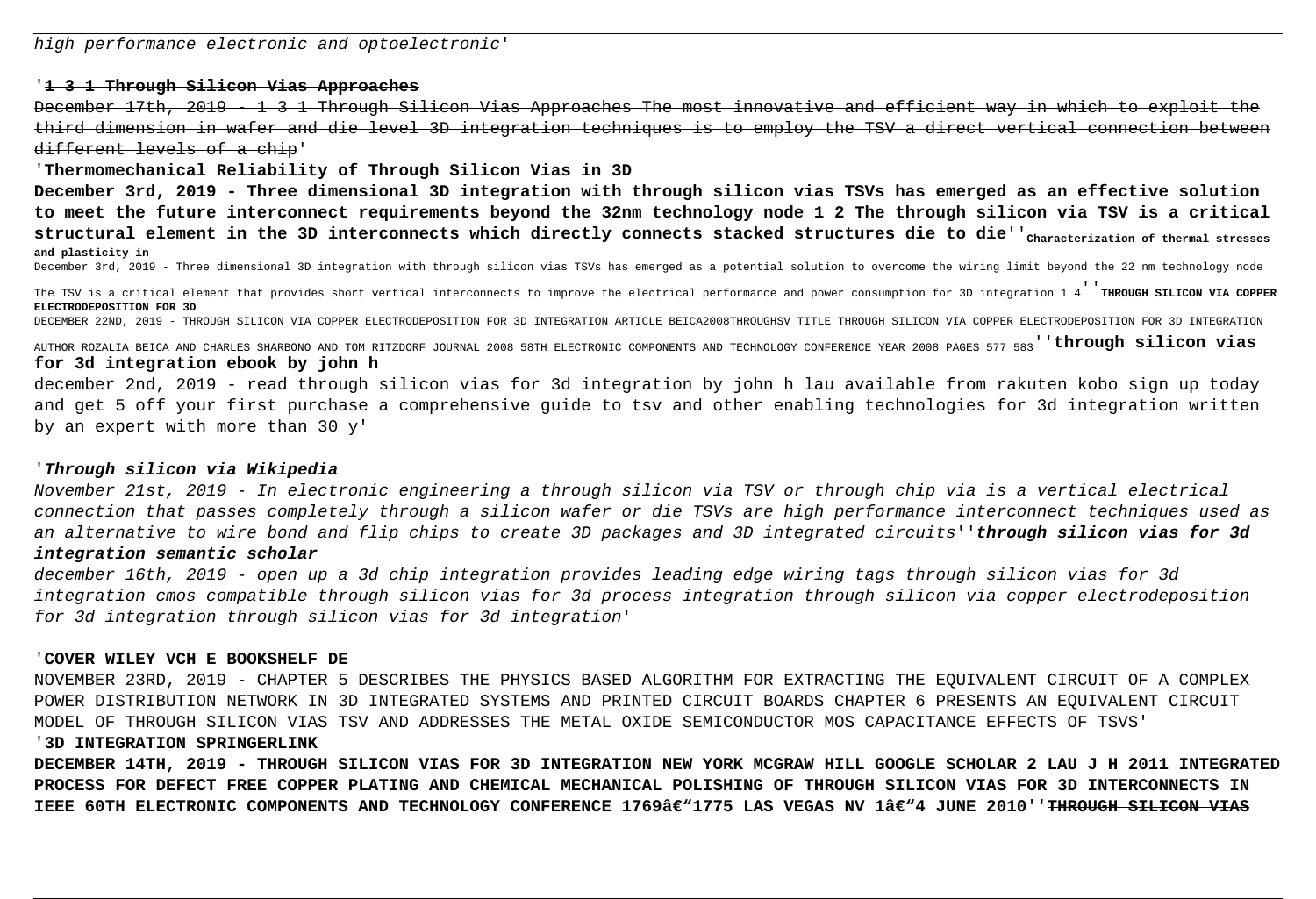#### **AND THERMOCOMPRESSION BONDING USING**

December 19th, 2019 - integration using gold filled Through Silicon Vias TSV and thermocompression bond bumps formed in a single fabrication step using gold nanoparticles dispensed by inkjet printing Gold filled TSV arrays 12 x 12 via radius 50Âum pitch 250µm have been demonstrated using this method Void free filled TSVs are reported and''<sup>3D Integration of CMOS And MEMS</sup><br>Using Mechanically<sup>250</sup>µm have been demonstrated using this method Void free filled TSV

December 15th, 2019 - 3D Integration Of CMOS And MEMS Using Mechanically Flexible Interconnects MFI And Through Silicon Vias TSV Hyung Suk Yang And Muhannad S Bakir Gigascale

Integration GSI Group School Of Electrical And Computer Engineering Georgia Institute Of Technology Atlanta Georgia 30332 Tel 404 513 6864 Fax 404 894 0462'

# '**through silicon vias for 3d integration 1st edition**

december 25th, 2019 - through silicon vias for 3d integration 1st edition by john h lau and publisher mcgraw hill education professional save up to 80 by choosing the etextbook option for isbn 9780071785150 0071785159 the print version of this textbook is isbn 9780071785143 0071785140'

#### '**Through Silicon Vias for 3D Integration John H Lau**

October 16th, 2019 - Through Silicon Vias for 3D Integration Kindle edition by John H Lau Download it once and read it on your Kindle device PC phones or tablets Use features like

bookmarks note taking and highlighting while reading Through Silicon Vias for 3D Integration,

#### '**Through Silicon Vias TESCAN Perform high throughput**

December 22nd, 2019 - Through Silicon Vias Through silicon vias TSVs is an advanced 3D interconnect technology and a crucial component to make 3D integration packaging possible TSVs

vertically interconnect die stacks which results in improved electrical performance such as high conductivity and low RC delay lesser power consumption and form factor for 3D.

#### '**3d integration amp packaging challenges with through silicon**

november 18th, 2019 – with through silicon vias tsv substrate few examples of 3d test vehicles tv's silicon through via development tv's high density wiring signal integrity amp cross talk si carrier amp die stack tsv link amp uc 4 3d silicon integration demonstrations si pkg'

### '**THROUGH SILICON VIAS TELEDYNE DALSA**

**DECEMBER 21ST, 2019 - TSVS ARE HIGH PERFORMANCE INTERCONNECT TECHNIQUES THAT ARE KEY ENABLING TECHNOLOGIES FOR 3D INTEGRATION OF MEMS C OMPARED TO 3D TECHNIQUES SUCH AS FLIP CHIPS WIRE BONDS OR PACKAGE ON PACKAGE THE DENSITY OF THROUGH SILICON VIAS IS SUBSTANTIALLY HIGHER AND THE LENGTH OF THE CONNECTIONS IS SHORTER**'

### '**3D AMP HETEROGENEOUS INTEGRATION 3D IC APPLICATIONS**

DECEMBER 26TH, 2019 - 3D AMP HETEROGENEOUS INTEGRATION 2 5 AMP 3D INTEGRATION MICROSS AIT WORKS WITH A WIDE VARIETY OF CLIENTS AND PARTNERS BRINGING INTEGRATED PROCESS DESIGN TESTING AND ANALYSIS CAPABILITIES TO PROJECTS INVOLVING CUSTOM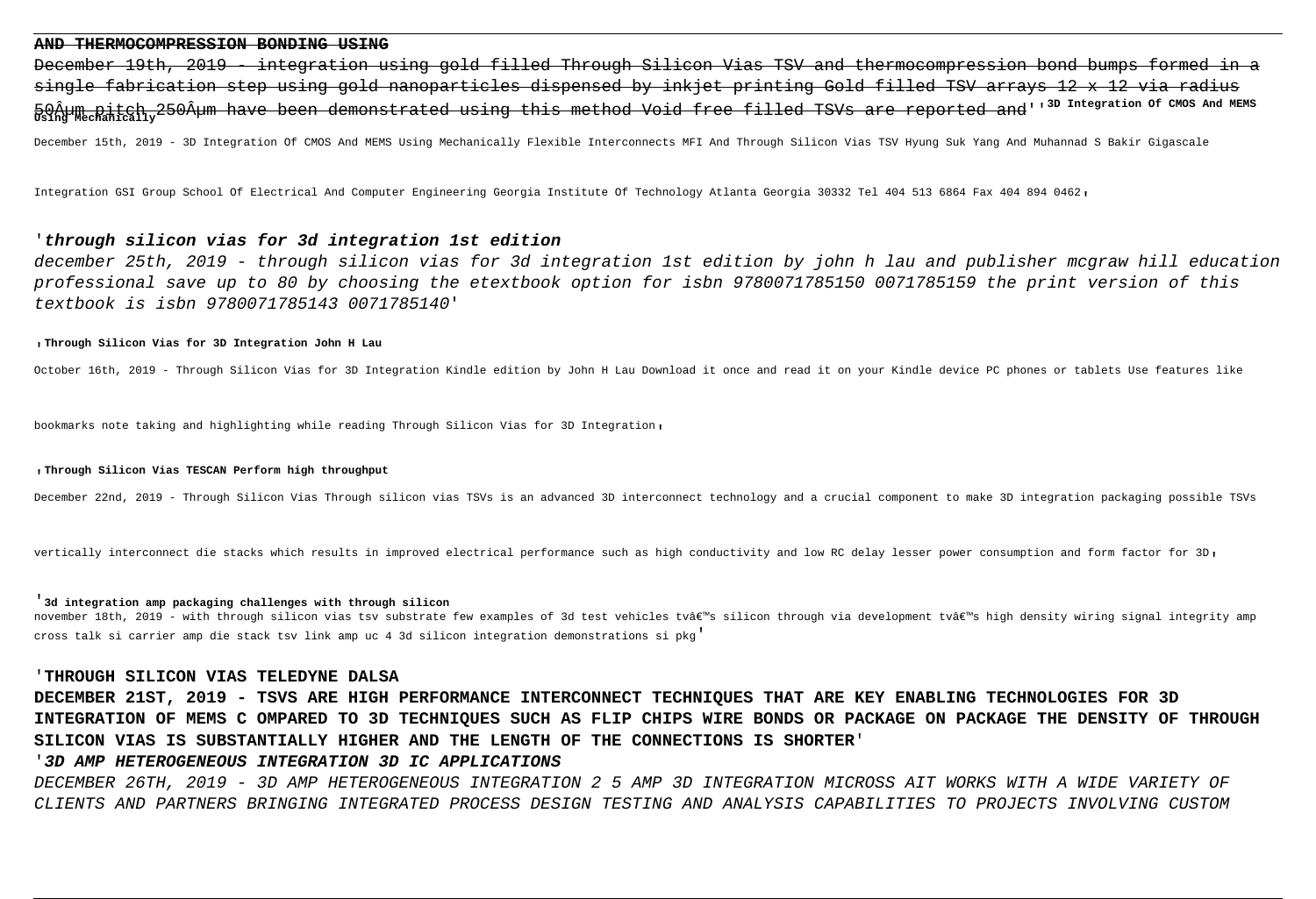### APPLICATION DRIVEN DEVELOPMENT'

# '**Design and Modeling of Through Silicon Vias for 3D Integration**

November 30th, 2019 - Head of Group Dr Ing Ivan Ndip Design and Modeling of Through Silicon Vias for 3D Integration Ivan Ndip Brian Curran Gerhard Fotheringham Jurgen Wolf Stephan Guttowski Herbert Reichl Fraunhofer IZM amp BeCAP TU Berlin IEEE Workshop on Future Directions in IC and Package Design FDIP EPEP 2008 San Jose CA 26th October 2008'

#### '**Characterization of Through Silicon Vias for 3D Integrated**

February 20th, 2014 - TSVs are becoming highly important in the microelectronics industry due to the continuous demand for faster cheaper and smaller devices Typical applications

include demanding high power devices and the integration of many devices on a single package Through Silicon Vias were developed to enable 3D chip integration the TSVs are used to,

### 'Through Silicon Via Technology â€" Processes And Reliability

December 25th, 2019 - Conductor Vias― Focusing On 3D Integration Concepts Which Take Advantage Of Wafer Level Processing **To Achieve The Highest Miniaturization Degree Excellent Electrical Performance And Enable High Volume Low Cost Fabrication 3 4 5 The Basic Process Deals With Tungsten Filled Through Silicon Vias With A Very High Density And Via Sizes**'

### '**CATEGORY THROUGH SILICON VIAS TSV IRA FELDMAN**

DECEMBER 3RD, 2019 - CATEGORY THROUGH SILICON VIAS TSV CHIP SCALE REVIEW THE THREE MOST IMPORTANT WORDS FOR 3D ICS THE MEPTEC  $\frac{\partial}{\partial \epsilon}$  5D 3D AND BEYOND  $\frac{\partial}{\partial \epsilon}$  BRINGING 3D INTEGRATION TO PACKAGING MAINSTREAM $\frac{\partial}{\partial \epsilon}$  CONFERENCE WAS A MIXED BAG YES IT IS ALWAYS EXCITING TO HEAR ABOUT NEW SUPPLIERS AND PROGRESS'

# '**Three dimensional integrated circuit Wikipedia**

December 24th, 2019 - A three dimensional integrated circuit 3D IC is a MOS metal oxide semiconductor integrated circuit IC manufactured by stacking silicon wafers or dies and

interconnecting them vertically using for instance through silicon vias TSVs or Cu Cu connections so that they behave as a single device to achieve performance improvements at'

### '**THE UPSIDE OF THROUGH SILICON VIAS**

OCTOBER 16TH, 2019 - THROUGH SILICON VIAS TSVS FOR 3D INTEGRATION ARE SUPERFICIALLY SIMILAR TO DAMASCENE COPPER INTERCONNECTS FOR INTEGRATED CIRCUITS BOTH ETCH THE VIA INTO EITHER SILICON OR A DIELECTRIC LINE IT WITH A BARRIER AGAINST COPPER DIFFUSION THEN DEPOSIT A SEED LAYER PRIOR TO FILLING THE VIA WITH COPPER USING SOME FORM OF AQUEOUS DEPOSITION'

# '**inspection and metrology for through silicon vias and 3d**

**november 30th, 2019 - 3d ic integration employs advanced interconnect technologies including through silicon vias tsvs bonding wafer thinning backside processing and fine pitch multi chip stacking in 2013 mobile wide i o dram is expected to be one of the first high volume 3d ic applications**''**Through Silicon Vias TSV and Interposers IMT December 26th, 2019 - Through silicon vias TSVs represent critical technology for the future in that they are a key enabler**

**to reach large scale 3D integration Because they allow electrical signals to pass through the substrates they enable smaller device sizes and a reduced signal path**'